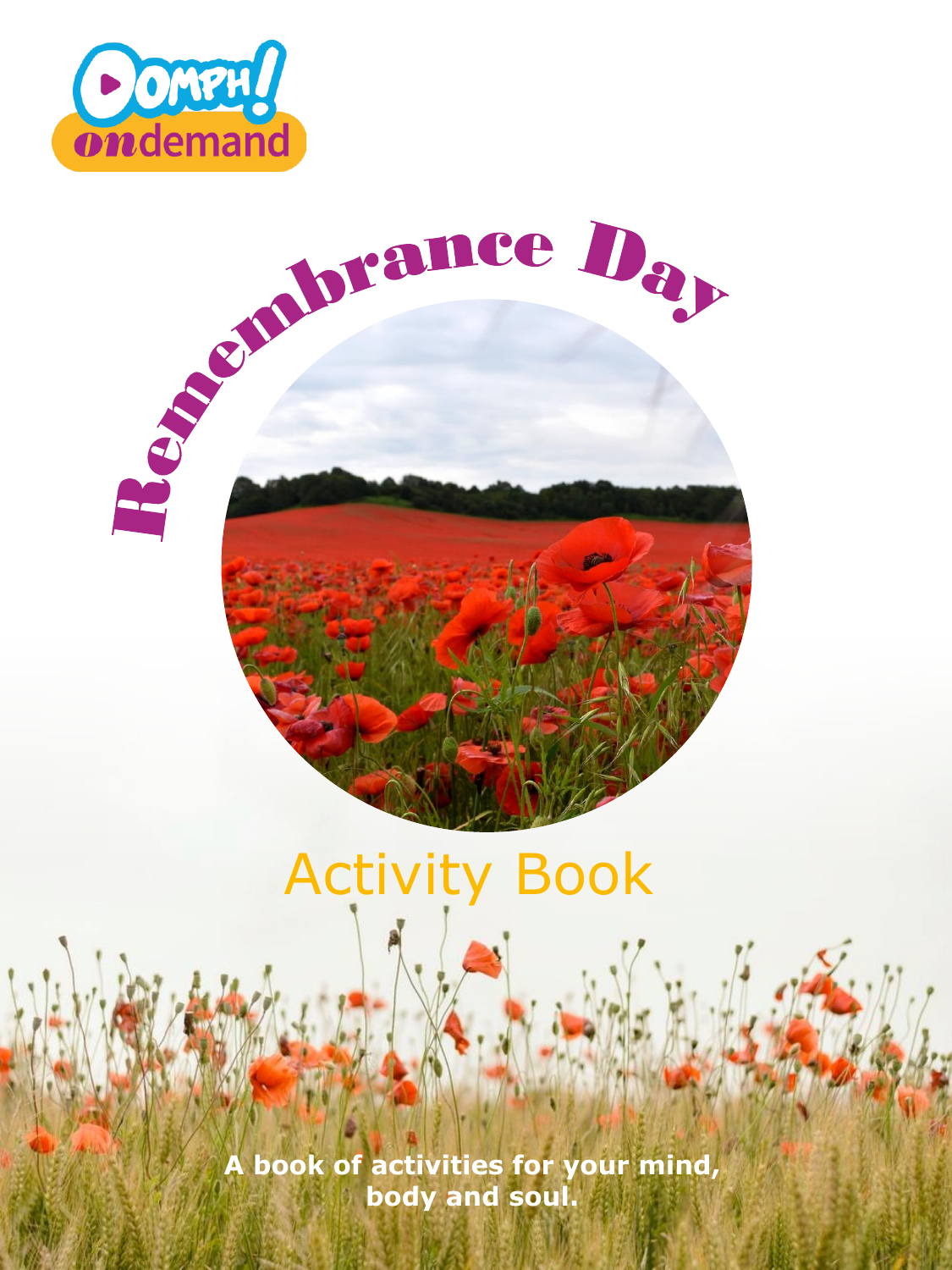

Remembrance honours those who serve to defend our democratic freedoms and way of life. Its symbol, the red poppy, is a sign of both Remembrance and hope for a peaceful future.

Remembrance Day was first observed in 1919 throughout the British Commonwealth. It was originally called "Armistice Day" to commemorate armistice agreement that ended the First World War on Monday, November 11, 1918, at 11 a.m.  $-$  on the eleventh hour of the eleventh day of the eleventh month.

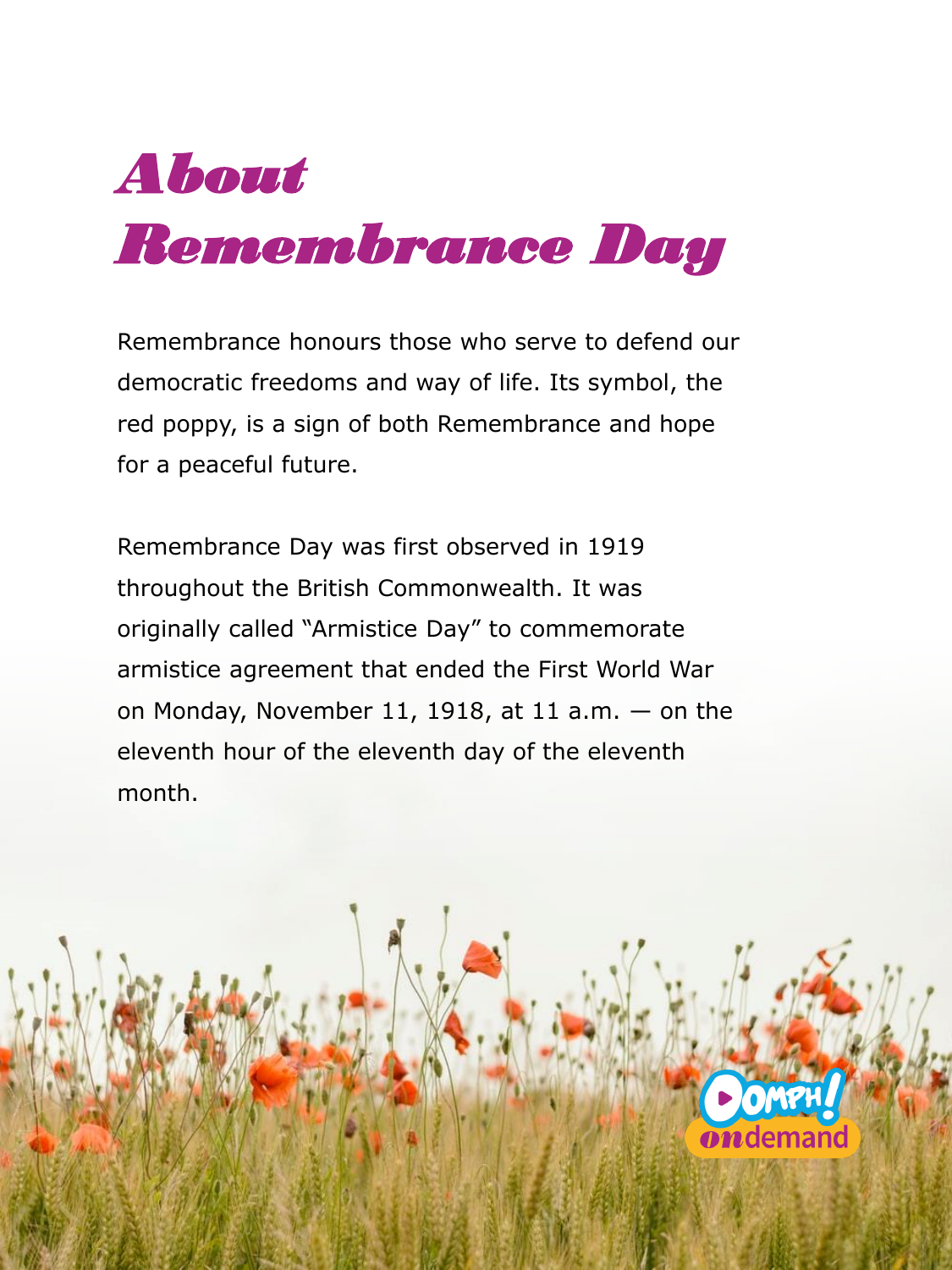

Add colour to this poppy illustration.

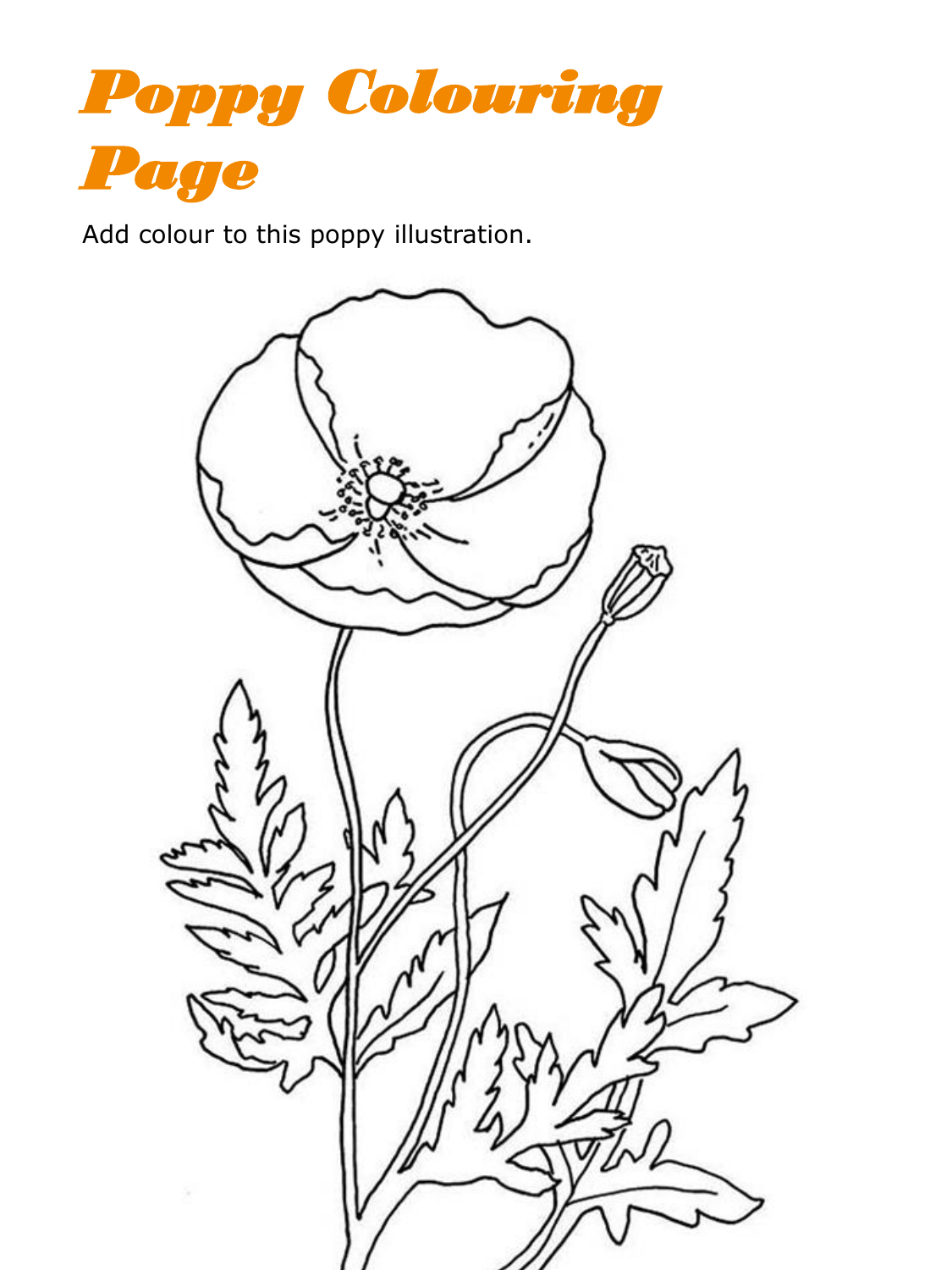

In Flanders fields the poppies blow Between the crosses, row on row, That mark our place; and in the sky The larks, still bravely singing, fly Scarce heard amid the guns below. *In Flanders Fields by John McCrae*

We are the Dead. Short days ago We lived, felt dawn, saw sunset glow, Loved and were loved, and now we lie, In Flanders fields.

Take up our quarrel with the foe: To you from failing hands we throw The torch; be yours to hold it high. If ye break faith with us who die We shall not sleep, though poppies grow In Flanders fields.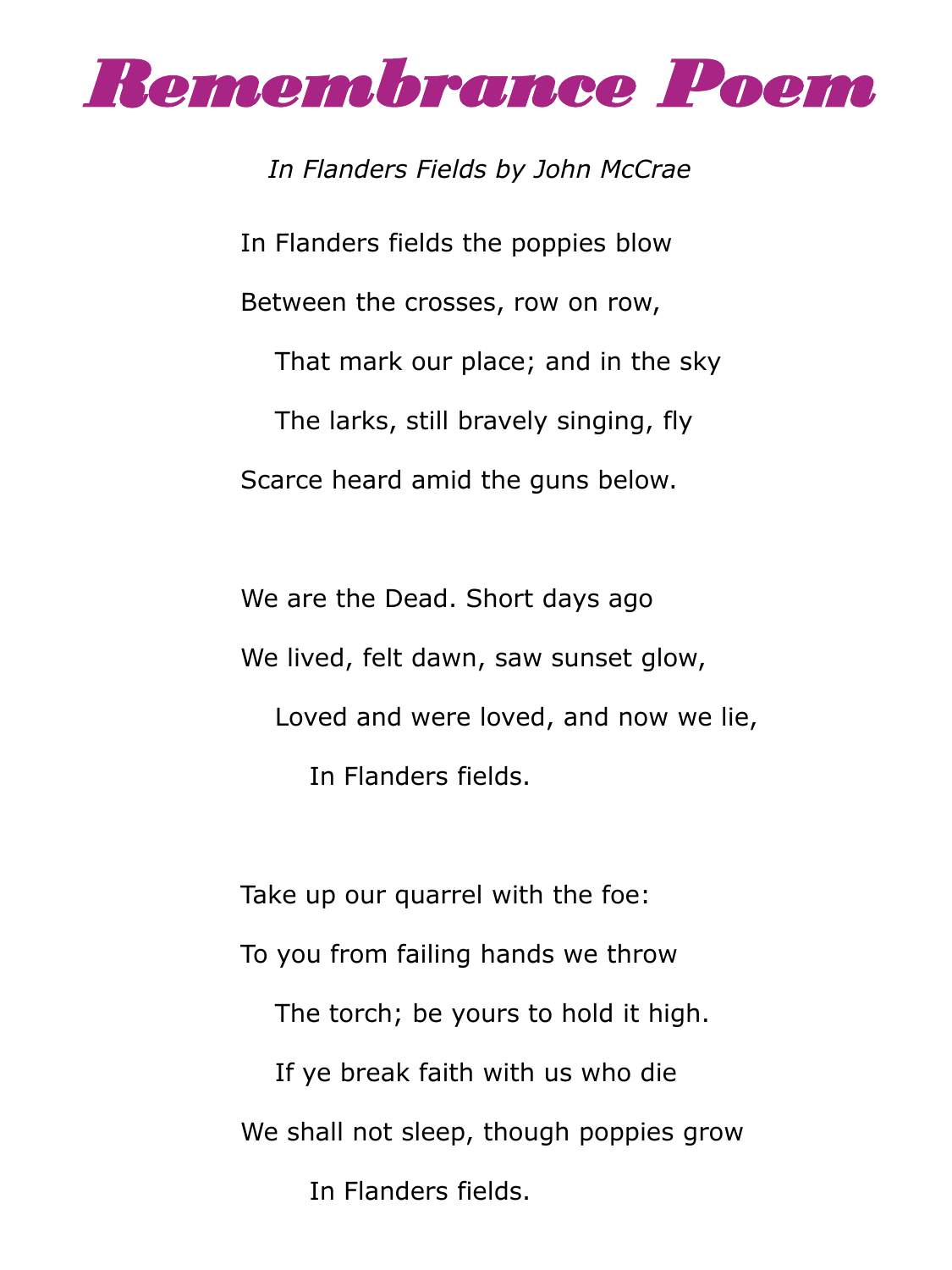

The scrambled words below feature in John McCrae's poem from 1915, "In Flanders Fields." Can you unscramble them? Use the poem on the previous page if you would like help.

| 1. LEESP           |                                                                           |                                            |
|--------------------|---------------------------------------------------------------------------|--------------------------------------------|
| <b>2. OEF</b>      |                                                                           |                                            |
| <b>3. UTESNS</b>   |                                                                           |                                            |
| <b>4. SPPIPOE</b>  |                                                                           |                                            |
| <b>5. SRCSOES</b>  |                                                                           |                                            |
| 6. ATIFH           |                                                                           |                                            |
| 7. VLEOD           |                                                                           |                                            |
| 8. NWAD            | <b>BRAVELY</b>                                                            | .II                                        |
| 9. IGHH            | <b>LARKS</b><br><b>HOIH</b><br><b>NWAQ</b>                                | .OI<br>$\cdot$ 6<br>$\cdot$ 8              |
| 10. LKARS          | <b>FOAED</b><br><b>HTIAF</b><br><b>CKOSSES</b>                            | $\cdot$ '<br>$\frac{9}{5}$                 |
| <b>11. RELAYBV</b> | <b>POPPIES</b><br><b>TERNUS</b><br><b>LOE</b><br><b>ATEEP</b><br>Ansuers: | $\mathbf{r}$<br>$\cdot$ c<br>.z<br>$\cdot$ |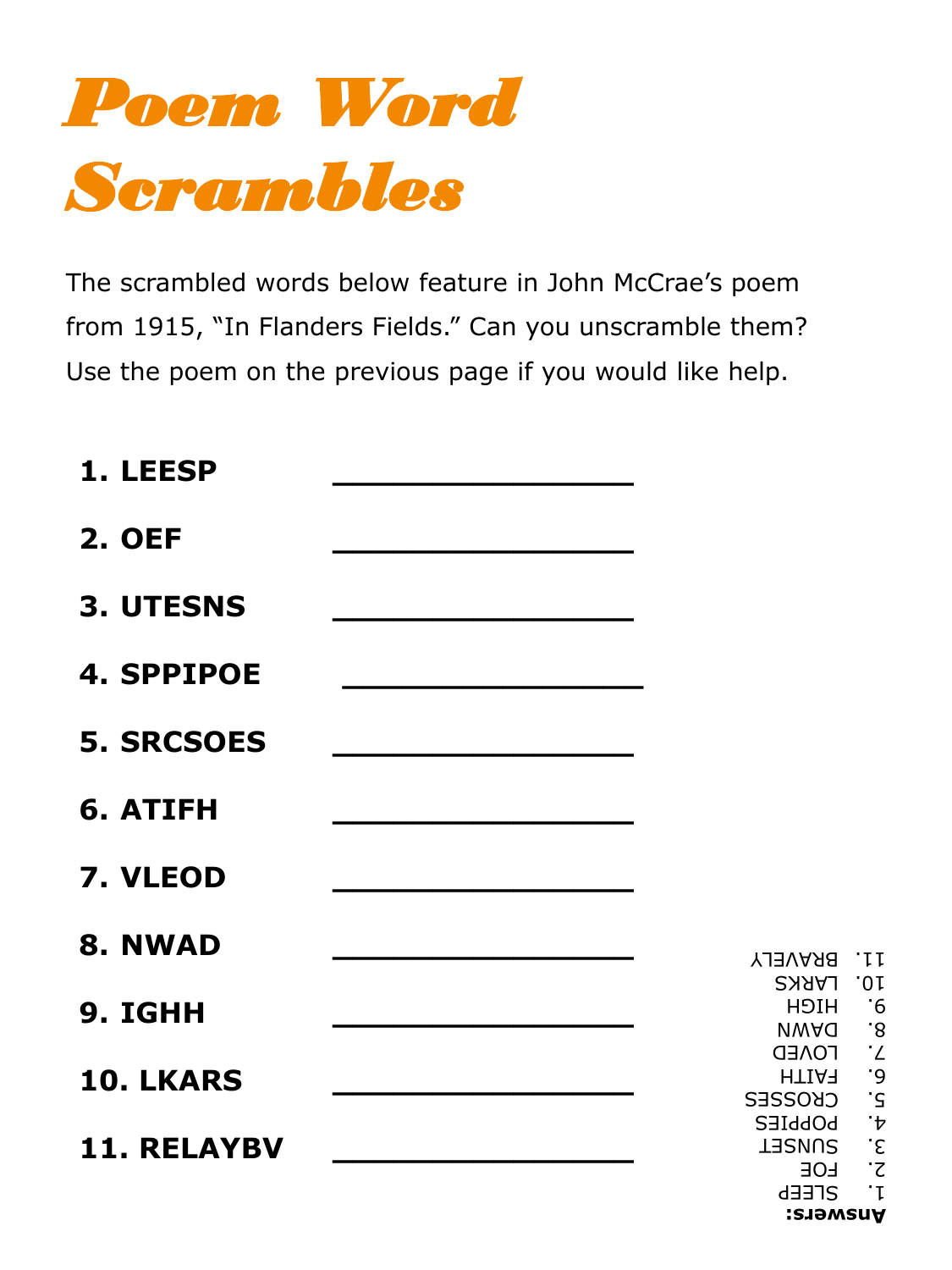

Add colour to this illustration.

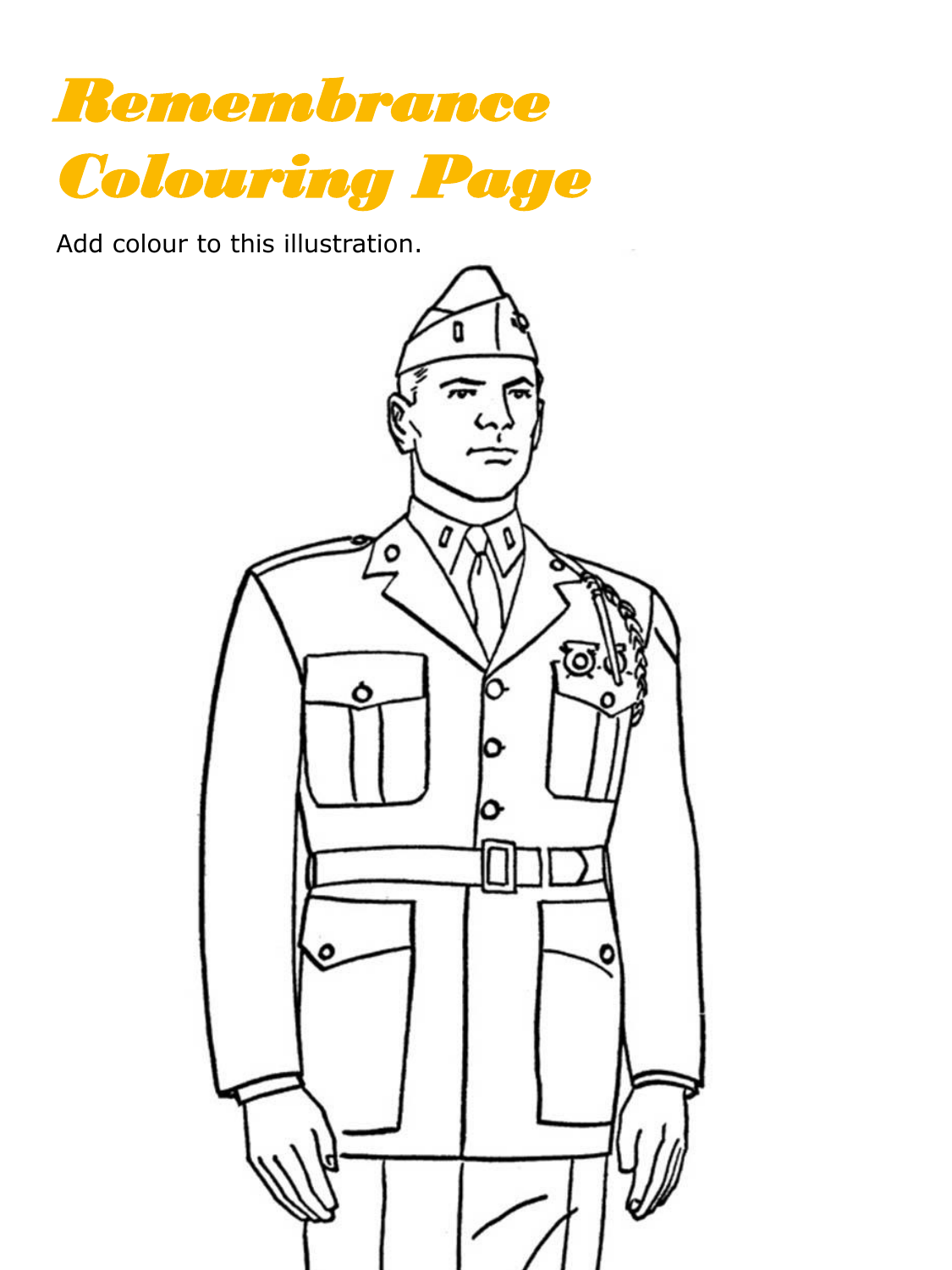

Fill in the crossword grid below using the answers to the clues on the next page.







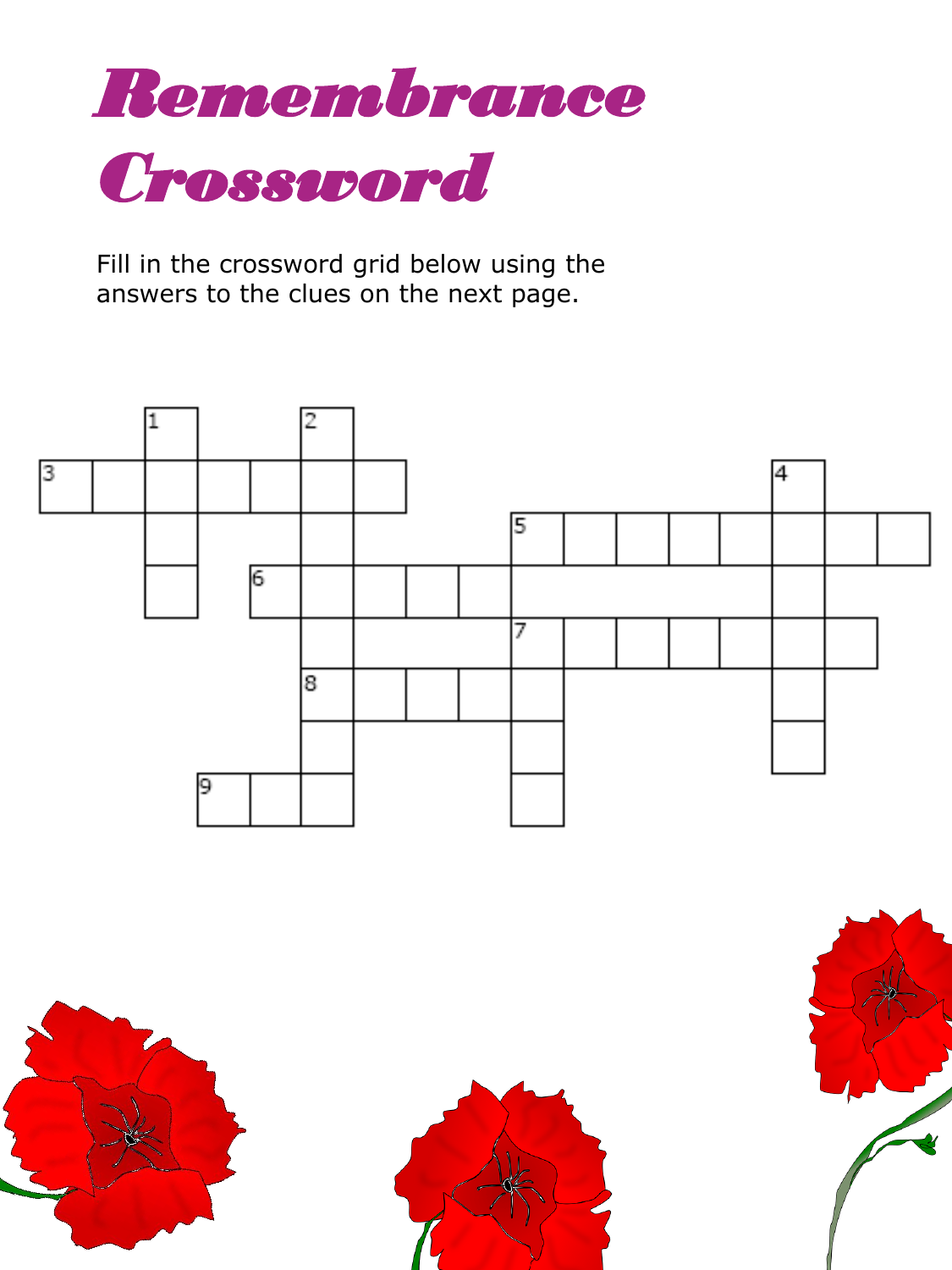# *Remembrance Crossword Clues and Answers*

#### **ACROSS**

3. Someone who fights when

there is a war

5. Relating to the armed forces

6. A period free from war or violence

7. A day for celebration when people stay home from work or school

8. To show no fear in times of danger

9. Fighting between two or more countries

#### **DOWN**

1. A piece of cloth with a special colour and pattern used to represent a country 2. To keep something or someone in your memory 4. A large number of people marching, walking, or riding vehicles, usually as part of a celebration 7. A person who performs bravely in battle

- 9. War
- 8. Brave
- **Answers:** ACROSS 3. Solider 5. Military 6. Peace 7. Holiday DOWN 1. Flag 2. Remember 4. Parade 7. Hero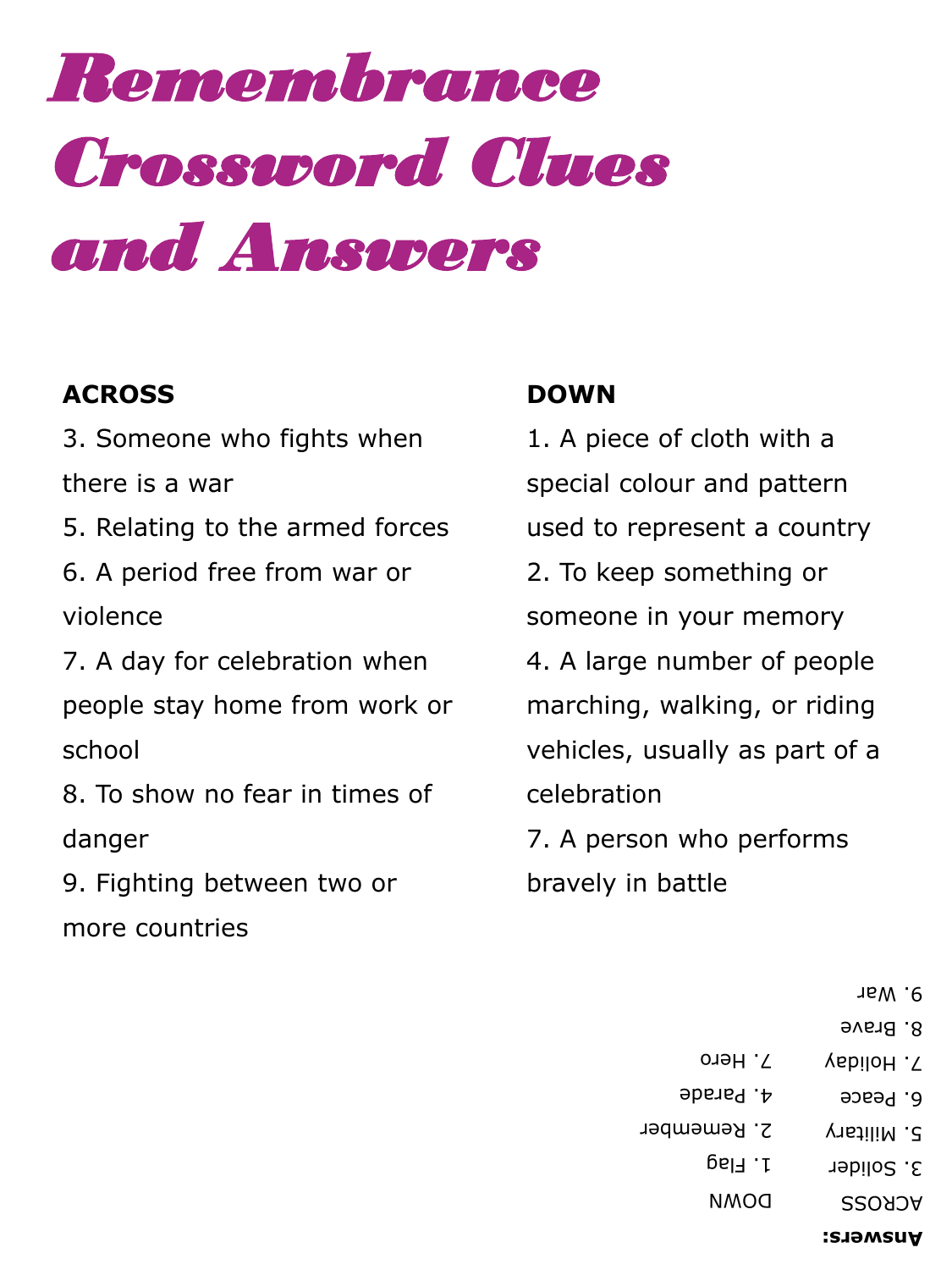

Add colour to this illustration.

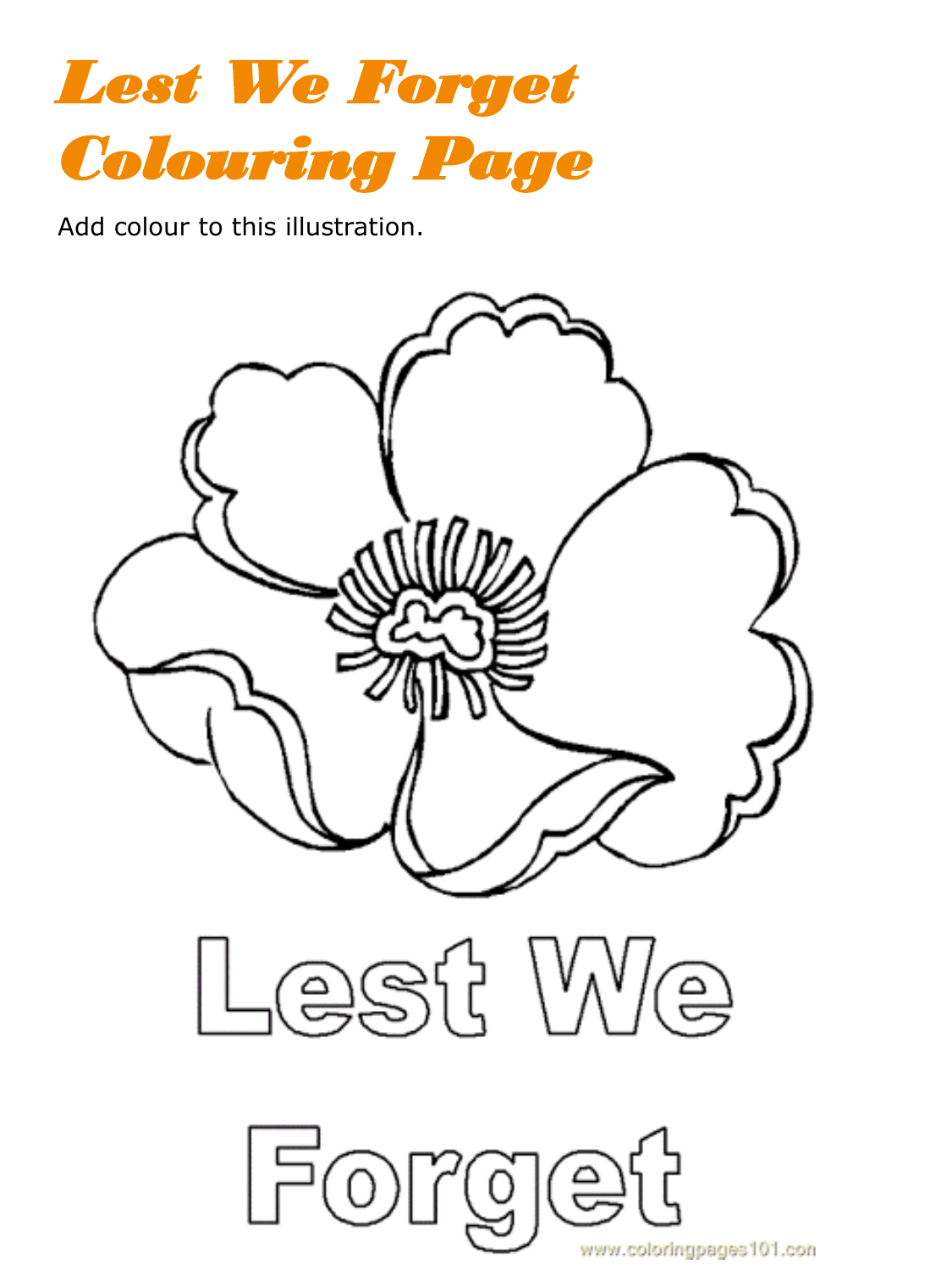*Themed Bookmarks*

Cut out these colourful Remembrance Day themed bookmarks.







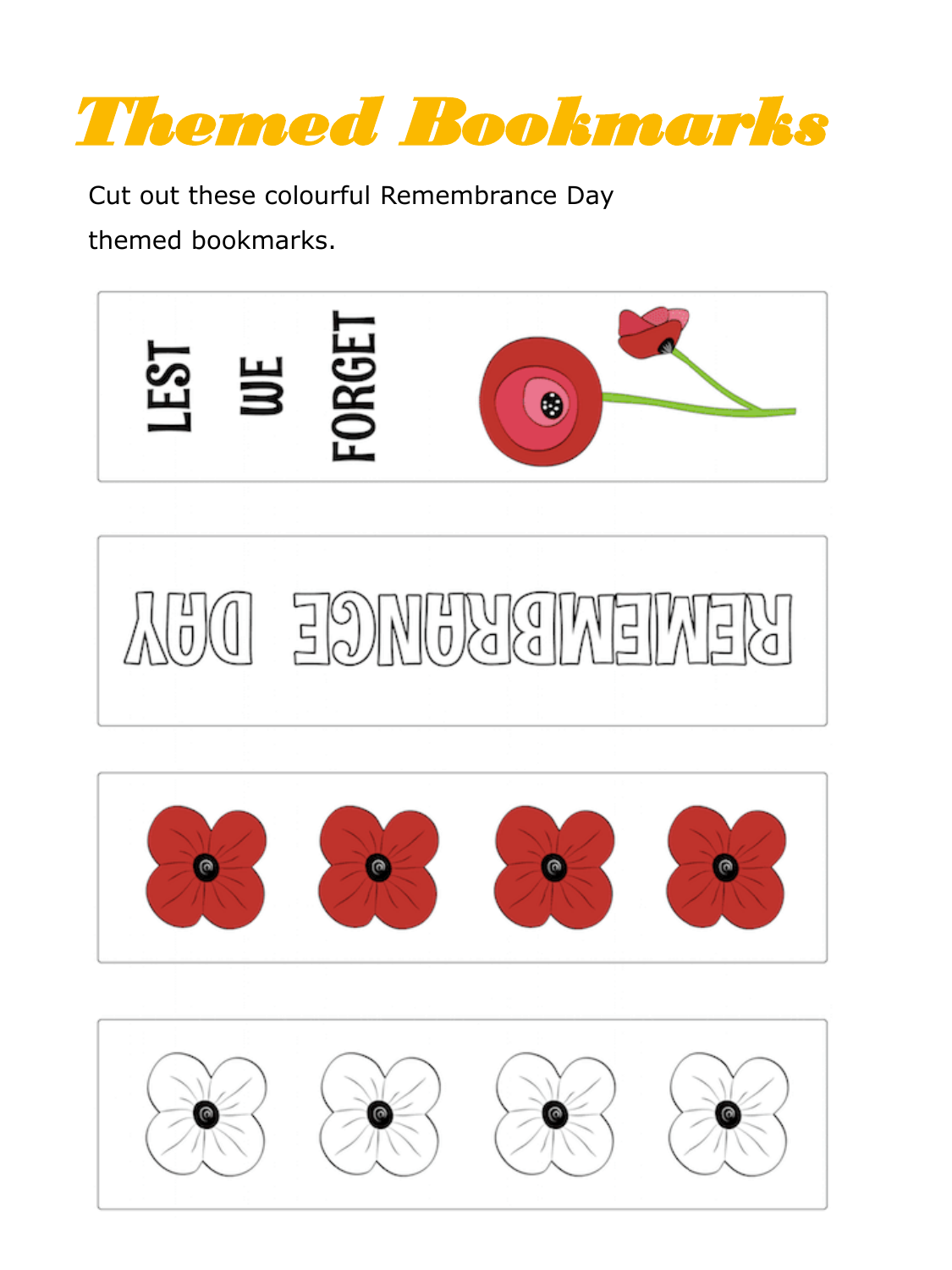

*From "For The Fallen" By Lawrence Binyon*

They shall not grow old, as we that are left to grow old. Age shall not weary them, nor the years condemn. At the going down of the sun and in the morning, We will remember them.

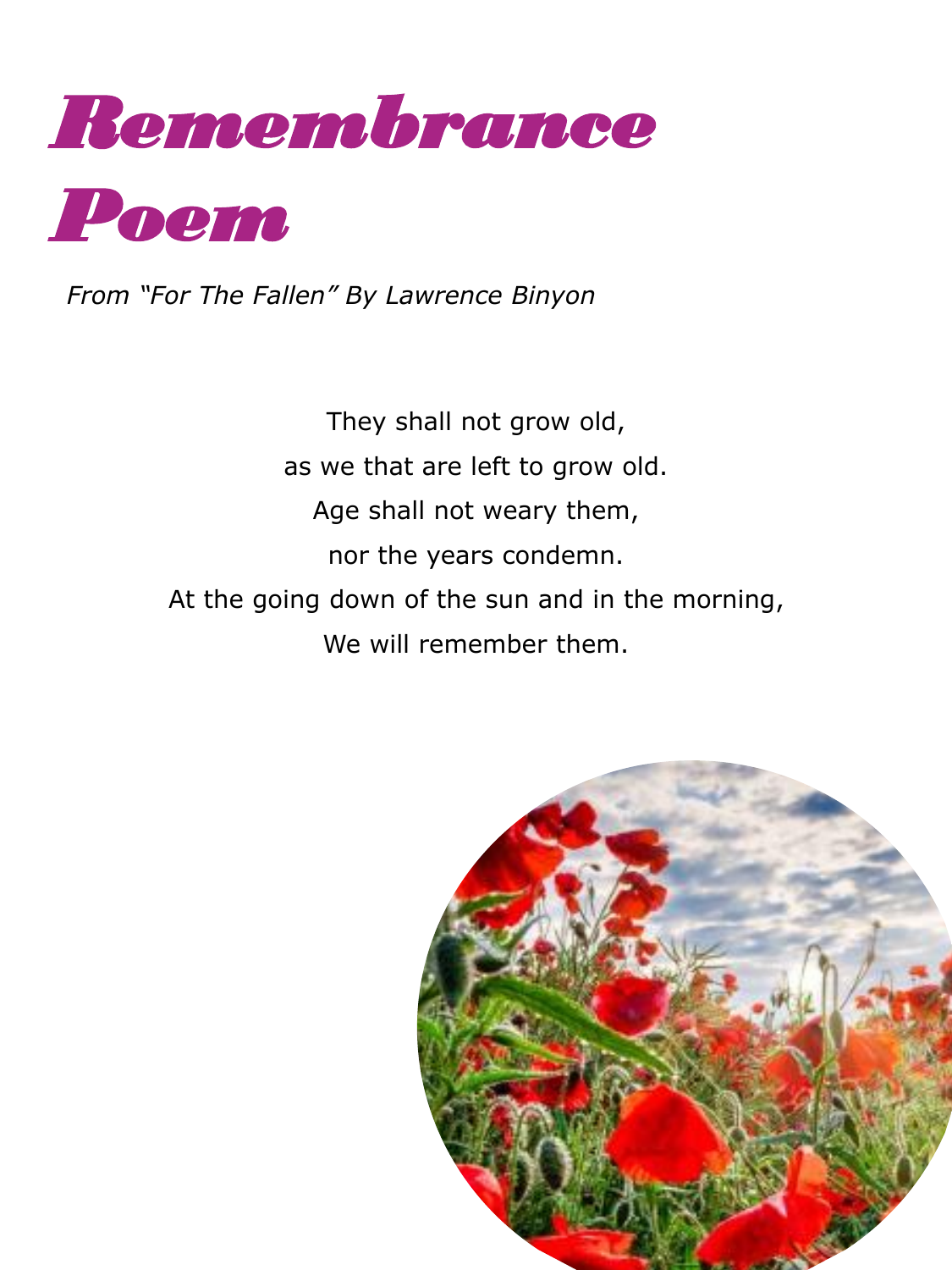*Remembrance Wordsearch*

|    |              |       |       |              |  | K R E D I L O S I C Z B A X T I A |  |  |              |              |             |
|----|--------------|-------|-------|--------------|--|-----------------------------------|--|--|--------------|--------------|-------------|
| S  | S            | L.    |       |              |  | A D E M T E L E V E N T H C       |  |  |              |              |             |
| P  | B            | S.    | X     | $\mathbf{I}$ |  | P X V S C T O M O J               |  |  |              | $\mathsf{V}$ |             |
| L. | Τ            | R     |       |              |  | C S F N B R F N G A V E T         |  |  |              |              | J.          |
|    |              | Y C E | A U   |              |  | I H N W X F E V K C F             |  |  |              |              | B           |
| M  | $\mathbf{I}$ | D     |       |              |  | T J E O E H V T Q L H I           |  |  |              | -E.          | - S         |
|    |              |       |       |              |  | E L N M D L J O B J X D E I T C W |  |  |              |              |             |
| K  | -F.          |       | A E L |              |  | D Y P P O P L R L                 |  |  | - S          | $\Box$       | A           |
| E. | N            |       |       |              |  | L S E R V I C E T E F E           |  |  | $\mathbf{I}$ | -F           | - D         |
| R  |              |       |       |              |  | O F S U N D A Y T M P T G M       |  |  |              | $\mathbf{I}$ | $\mathsf N$ |
| L  |              |       |       |              |  | C Q A W B F K A E E D J W R       |  |  |              | R.           | A           |
| F  |              |       |       |              |  | L W T C L R B M A Y M R W A C     |  |  |              |              | - R         |
| E. |              |       |       |              |  | M U A M C E B C G Q E B X A A     |  |  |              |              | - E         |
| S. | A            |       |       |              |  | B W R V E E W A A A I S           |  |  | B S T        |              |             |
| A  | $\mathbf{I}$ |       | Y R U |              |  | R D J G T P D H A C J E           |  |  |              |              |             |
| E. |              |       |       |              |  | A E P J U O D H J M F T H A A     |  |  |              |              | - V         |
|    | C H          | - U   |       |              |  | H N E M L A I R O M E M U W       |  |  |              |              |             |

| ARMISTICE       | <b>BATTLE</b>    | <b>CEASEFIRE</b> | <b>CONFLICT</b> |
|-----------------|------------------|------------------|-----------------|
| <b>ELEVENTH</b> | <b>FIELD</b>     | <b>FLANDERS</b>  | <b>FREEDOM</b>  |
| <b>MEDAL</b>    | <b>MEMORIAL</b>  | <b>PEACE</b>     | <b>POPPY</b>    |
| <b>REMEMBER</b> | <b>SACRIFICE</b> | <b>SERVICE</b>   | <b>SILENCE</b>  |
| <b>SOLIDER</b>  | <b>SUNDAY</b>    | <b>VETERAN</b>   | WAR             |
| <b>WREATH</b>   |                  |                  |                 |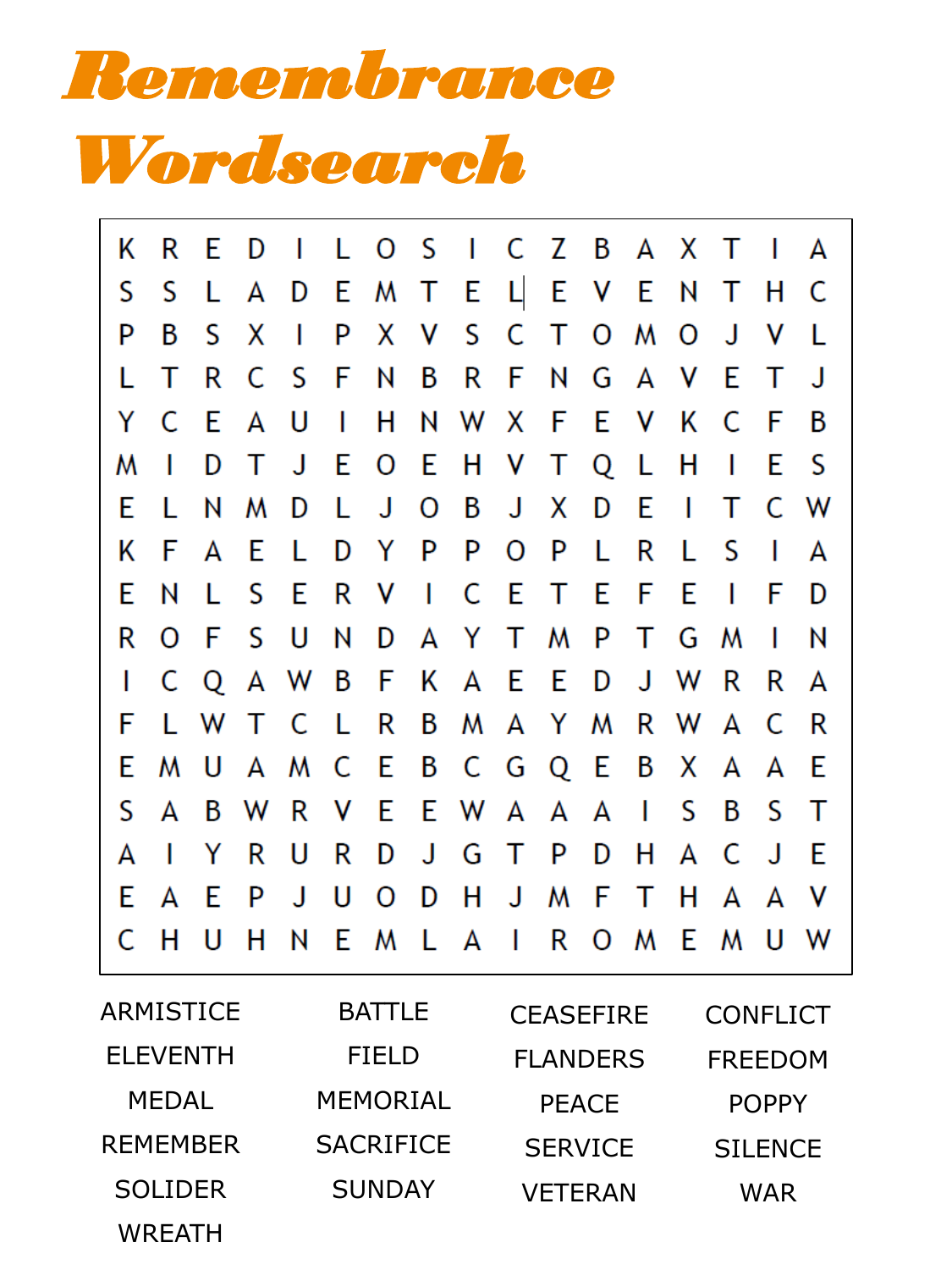# *Remembrance Wordsearch Answers*

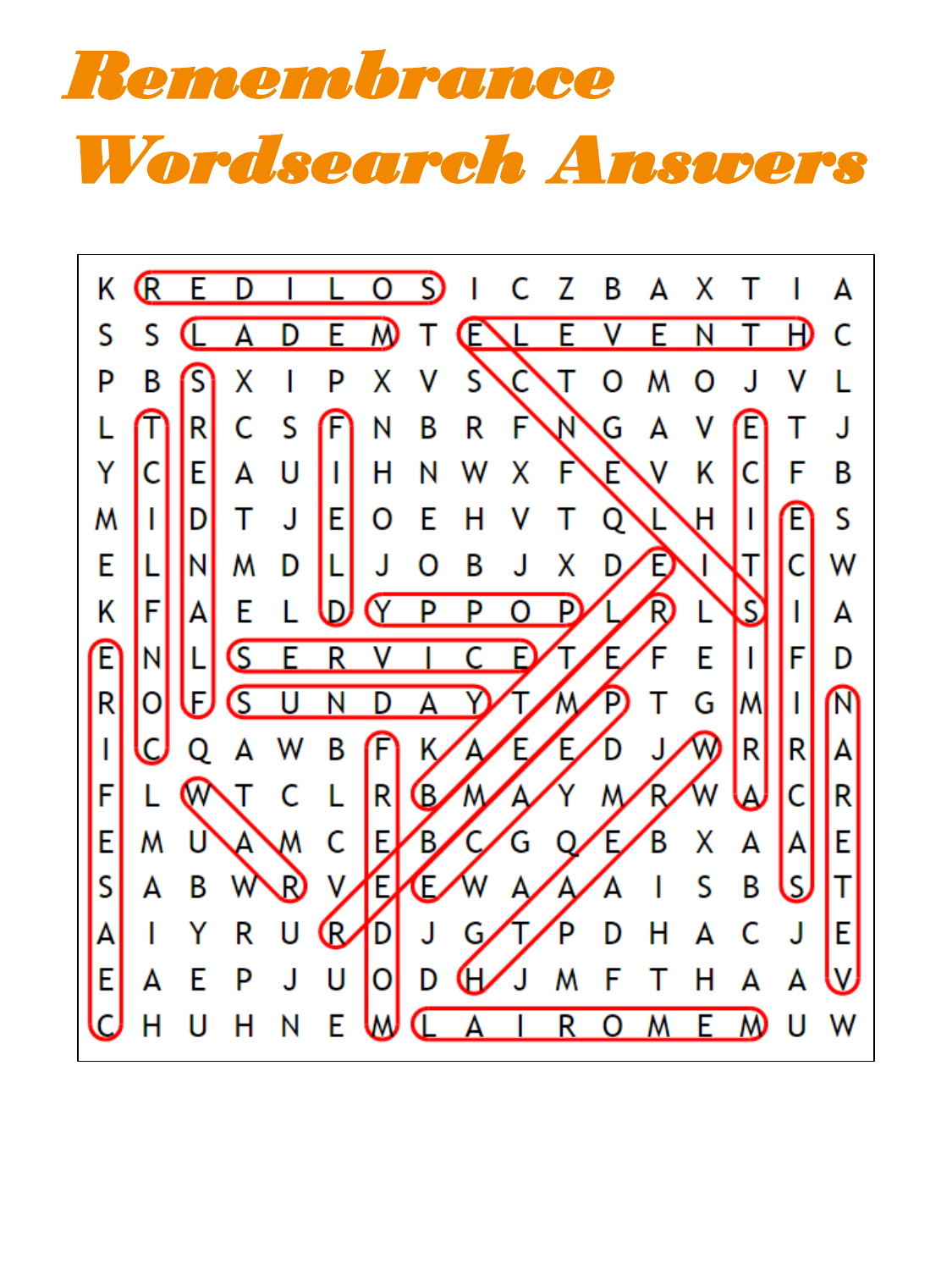